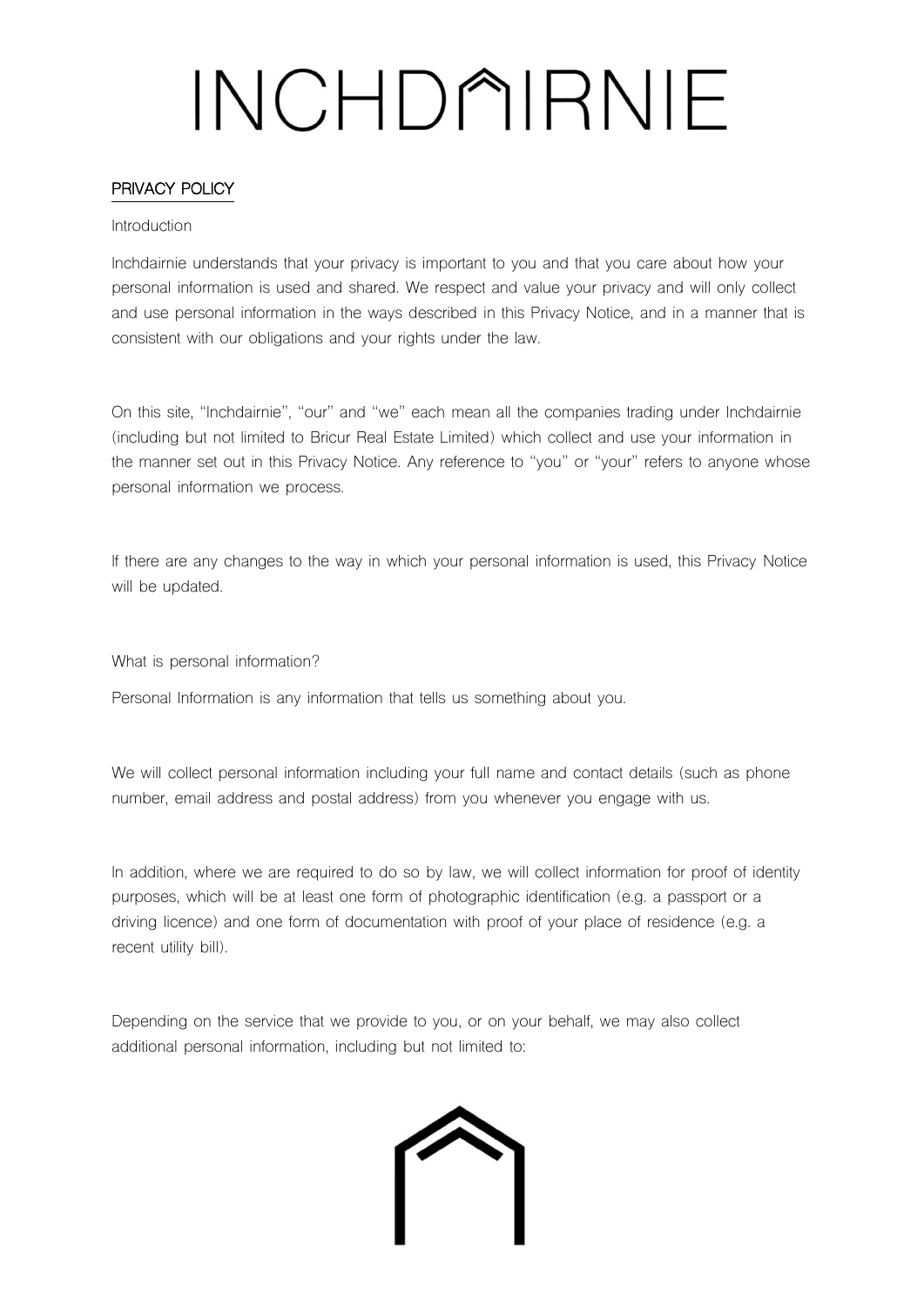Where you are not the legal owner of the property in question we may need to request details from you as to your ability to sell or let the property such as a Power of Attorney, Guardianship Order or Confirmation

We may collect your bank account details to arrange the onward transfer of funds, depending on which of our services you engage us on

We may ask if you have any specific access requirements if you are looking to rent or buy a new property or to arrange a viewing.

We may need to request additional emergency contact information in case we need to get in touch with you outside of working hours or in the event there is a matter requiring your urgent attention.

How do we use your personal information?

Our use of personal information will always have a lawful basis, either because it is required to comply with a legal obligation, because it is necessary for our performance of a contract with you, or because you have consented to our use of personal information.

We may also process your personal information where the processing is necessary for us to carry out activities which it is in Inchdairnie's legitimate interests to do so, provided that your interests and fundamental rights do not override those interests. This may include processing that is necessary for us to promote our brand and services and measure the effectiveness of our marketing. This will include sending you marketing information from time to time which may be of interest to you or where you have expressly indicated that you would like to receive such information. You have the right to opt out of receiving this information at any time.

Do we share your personal information?

There are certain circumstances where we will share your personal information. These circumstances will include, but are not limited to:

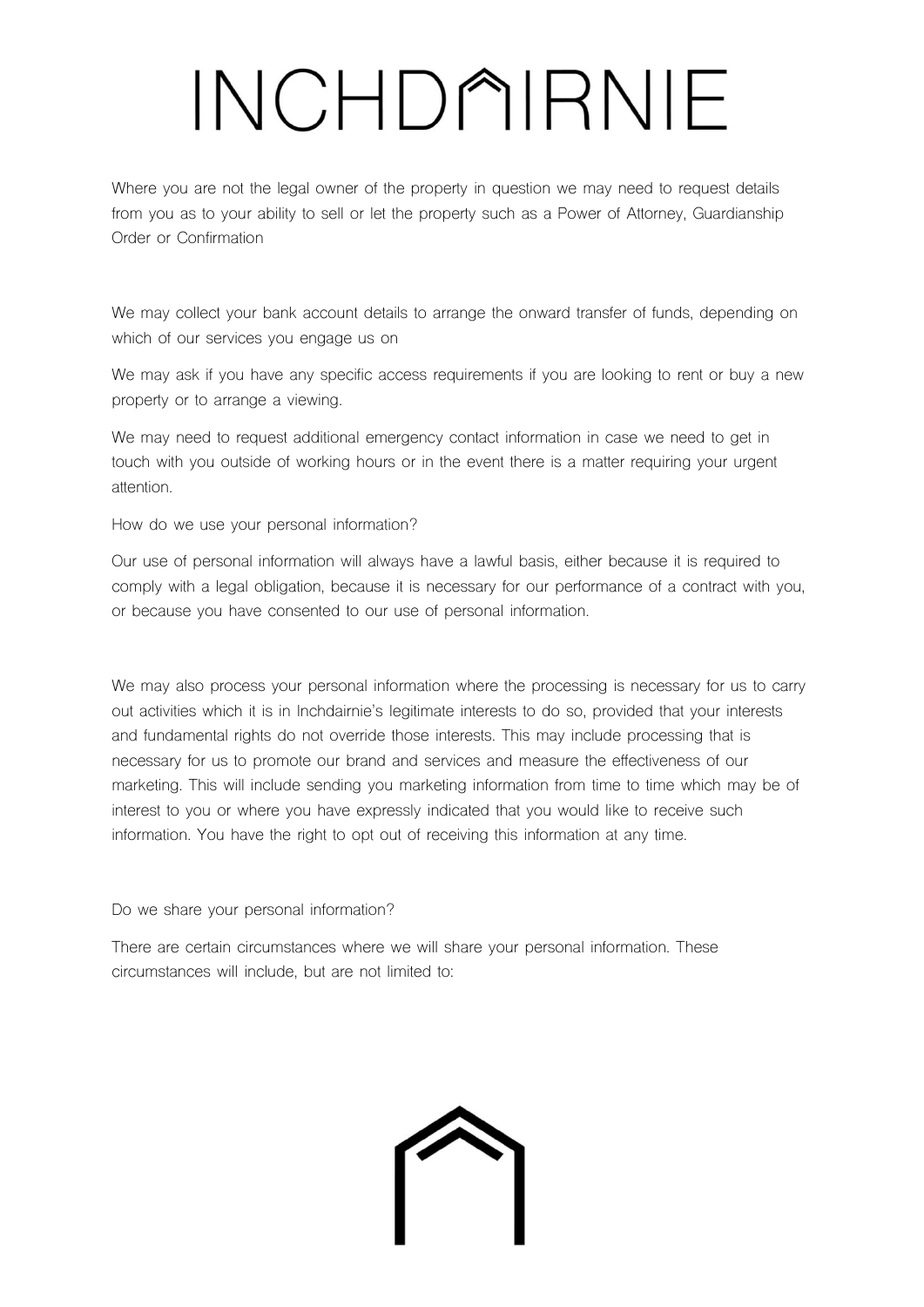If you are purchasing a property where we are acting as agents for the seller we may share your personal information with your appointed solicitors and the solicitors acting for the other side of the transaction.

If we sell any part of our business and/or integrate it with another organisation your details may be disclosed to our advisers and to prospective purchasers or joint venture partners and their advisers. If this occurs the new owners of the business will only be permitted to use your information in the same or similar way as set out in this privacy notice.

We may share personal information with our regulators, governmental or quasi-governmental organisations, law enforcement authorities and with courts, tribunals and arbitrators as may be required from time to time in order to comply with our regulatory and legal obligations.

We may share your personal information with third party providers who process personal information on our behalf, such as IT providers and third party referencing or screening agencies for the purposes of the prevention and detection of crime.

### Data Security

All personal information is processed and stored securely, for no longer than is necessary in light of the reason(s) for which it was first collected.

We have measures in place which are designed to prevent unauthorised access to your personal information including but not limited to:

Our digital client files are stored on our secure client management systems

Access is restricted on our client systems to those within the business who are required to have access to your information for legitimate business purposes

Active paper documentation is stored in locked cabinets

Archived client files are stored off site at a secure facility

Hardware is encrypted

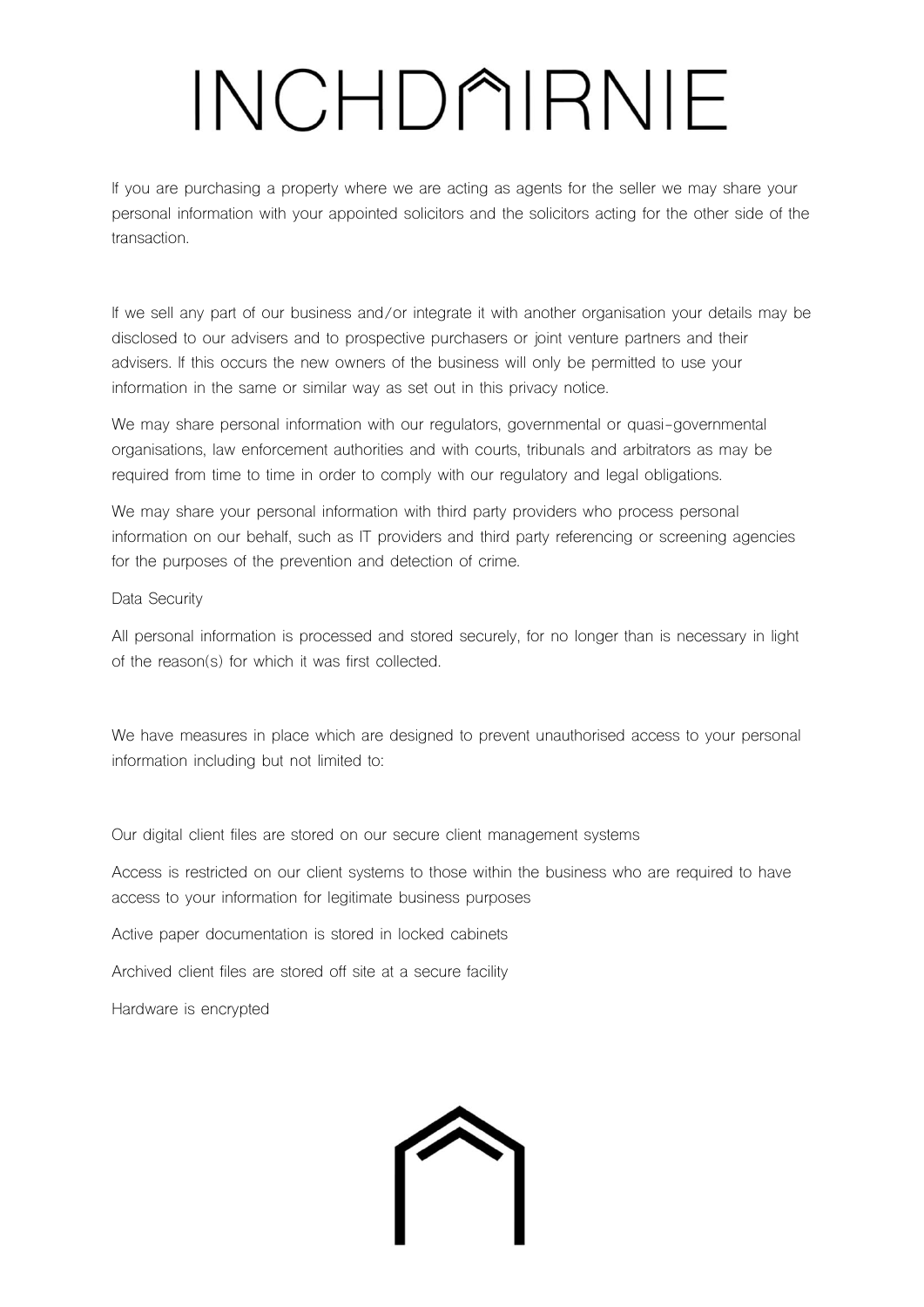All systems used to store personal information protect against unauthorised access and access is restricted to those absolutely necessary in order to fulfil our contract with you and comply with our legal obligations.

Retention of Data

The period for which we will keep your personal information will depend on the type of service you have requested from us. The retention period may be longer than the period for which we are providing services to you where we have statutory or regulatory obligations to retain personal information for a longer period, or where we may need to retain the information in case of a legal claim.

The use of cookies by Inchdairnie

A cookie is a small text file that is downloaded onto your computer when you visit certain websites and allows a website to recognise a user's computer. Cookies are used to help users navigate websites more efficiently and to perform certain functions, as well as to provide information to the owners of the website.

Your web browser may allow you to restrict or delete cookies set by this website. The Help function within your browser should tell you how. Alternatively, you can visit www.allaboutcookies.org which provides general information about cookies and how you can manage cookies on your computer.

To opt out of being tracked by Google Analytics across all websites visit http://tools.google.com/dlpage/gaoptout.

Your rights in respect of your personal information

You have a number of rights in relation to your personal information. These include the right to:

Obtain access to the personal information we hold about you

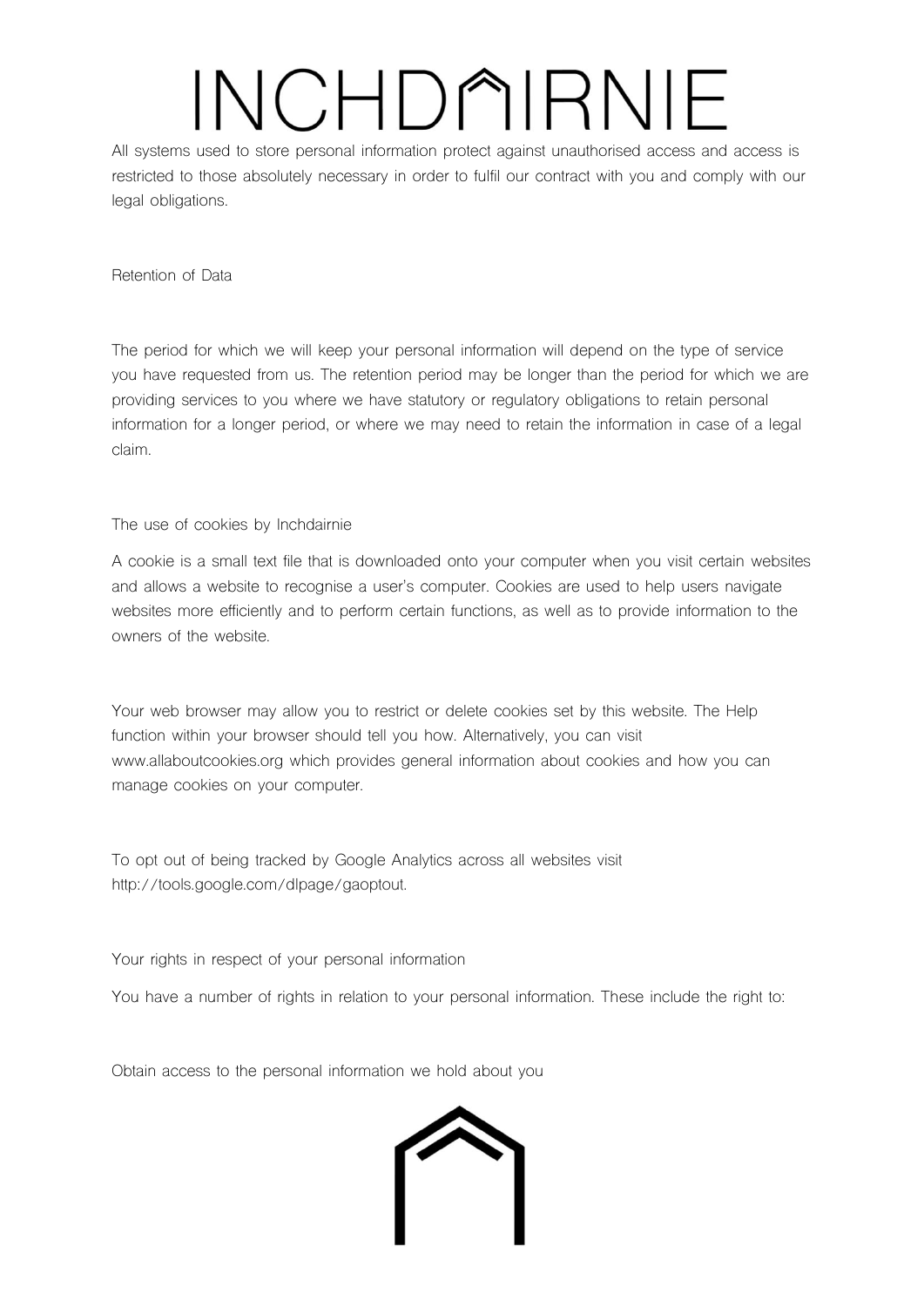Request to be informed about how we use your personal information

Correct any personal information we hold about you if you believe it is incorrect

Request that we delete any personal information we hold about you

Ask us to restrict our data processing activities where:

You consider that personal information is inaccurate.

You consider that processing of your personal information is unlawful.

You consider that we no longer need the personal information, but you require us to keep it to enable you to establish, exercise or defend a legal claim.

You have raised an objection to our use of your personal information.

Request a copy of certain personal information that you have provided to us in a commonly used electronic format. This right relates to personal information that you have provided to us that we need in order to perform our agreement with you and personal information where we are relying on consent to process your personal information.

Object to our processing of your personal information where we are relying on legitimate interests or exercise of a public interest task to make the processing lawful. If you raise an objection, we will carry out an assessment to determine whether we have an overriding legitimate ground which entitles us to continue to process your personal information.

Not be subject to wholly automated decisions which produce legal effects or which could have a similarly significant effect on you.

If you would like to exercise any of your rights, please contact info@inchdairnieproperties.co.uk

If you have any complaints about the way we use your personal information please email [info@inchdairnieproperties.co.uk](mailto:info@inchdairnieproperties.co.uk) If we cannot resolve any issue, you have the right to complain to the data protection authority in your country (the Information Commissioner in the UK).

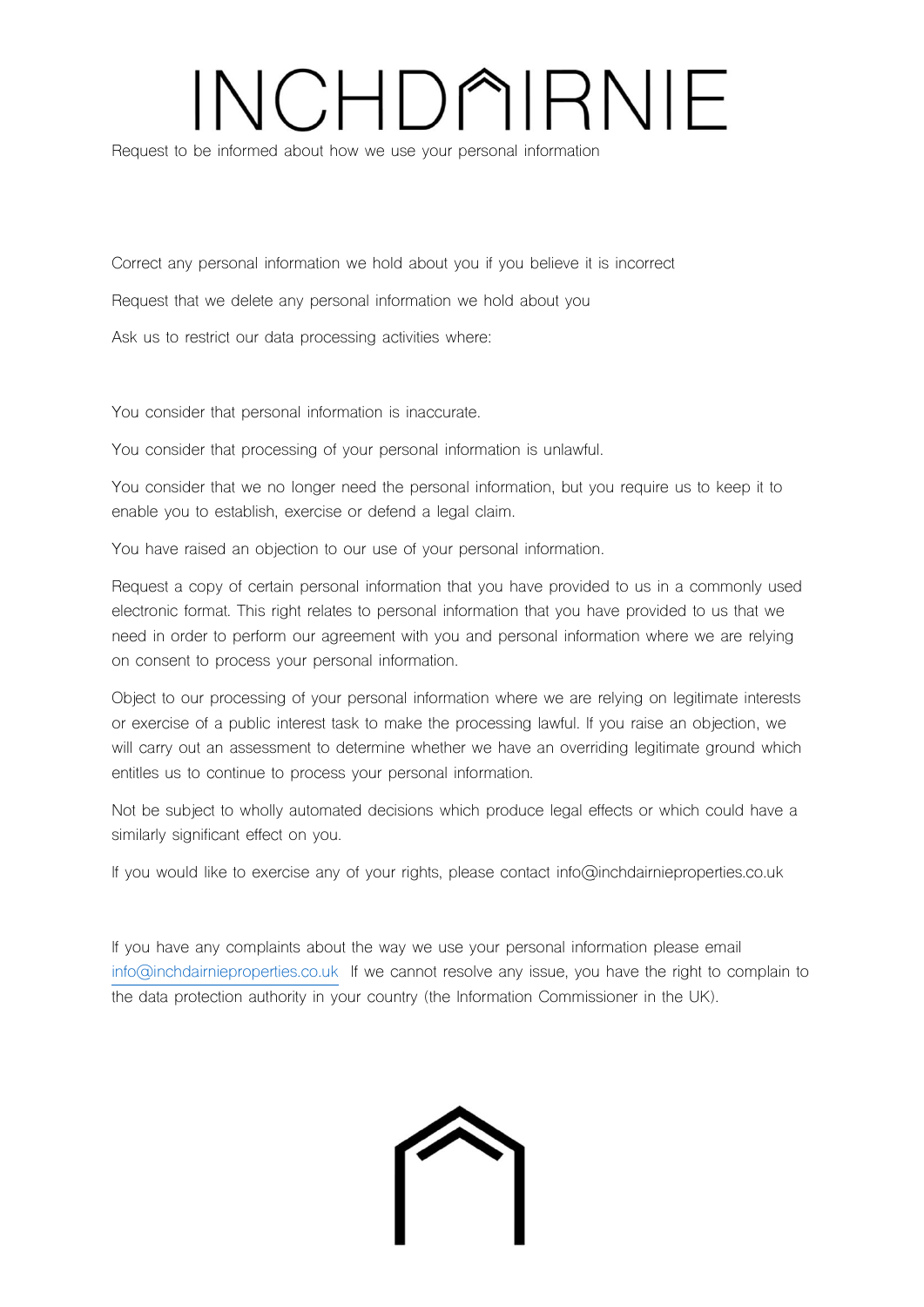### Cookie Policy

What Are Cookies?

As is common practice with almost all professional websites this site uses cookies, which are tiny files that are downloaded to your computer, to improve your experience. This page describes what information they gather, how we use it and why we sometimes need to store these cookies. We will also share how you can prevent these cookies from being stored however this may downgrade or 'break' certain elements of the sites functionality.

How We Use Cookies

We use cookies for a variety of reasons detailed below. Unfortunately, in most cases there are no industry standard options for disabling cookies without completely disabling the functionality and features they add to this site. It is recommended that you leave on all cookies if you are not sure whether you need them or not in case they are used to provide a service that you use.

Disabling Cookies

You can prevent the setting of cookies by adjusting the settings on your browser (see your browser Help for how to do this). Be aware that disabling cookies will affect the functionality of this and many other websites that you visit. Disabling cookies will usually result in also disabling certain functionality and features of this site. Therefore it is recommended that you do not disable cookies.

The Cookies We Set

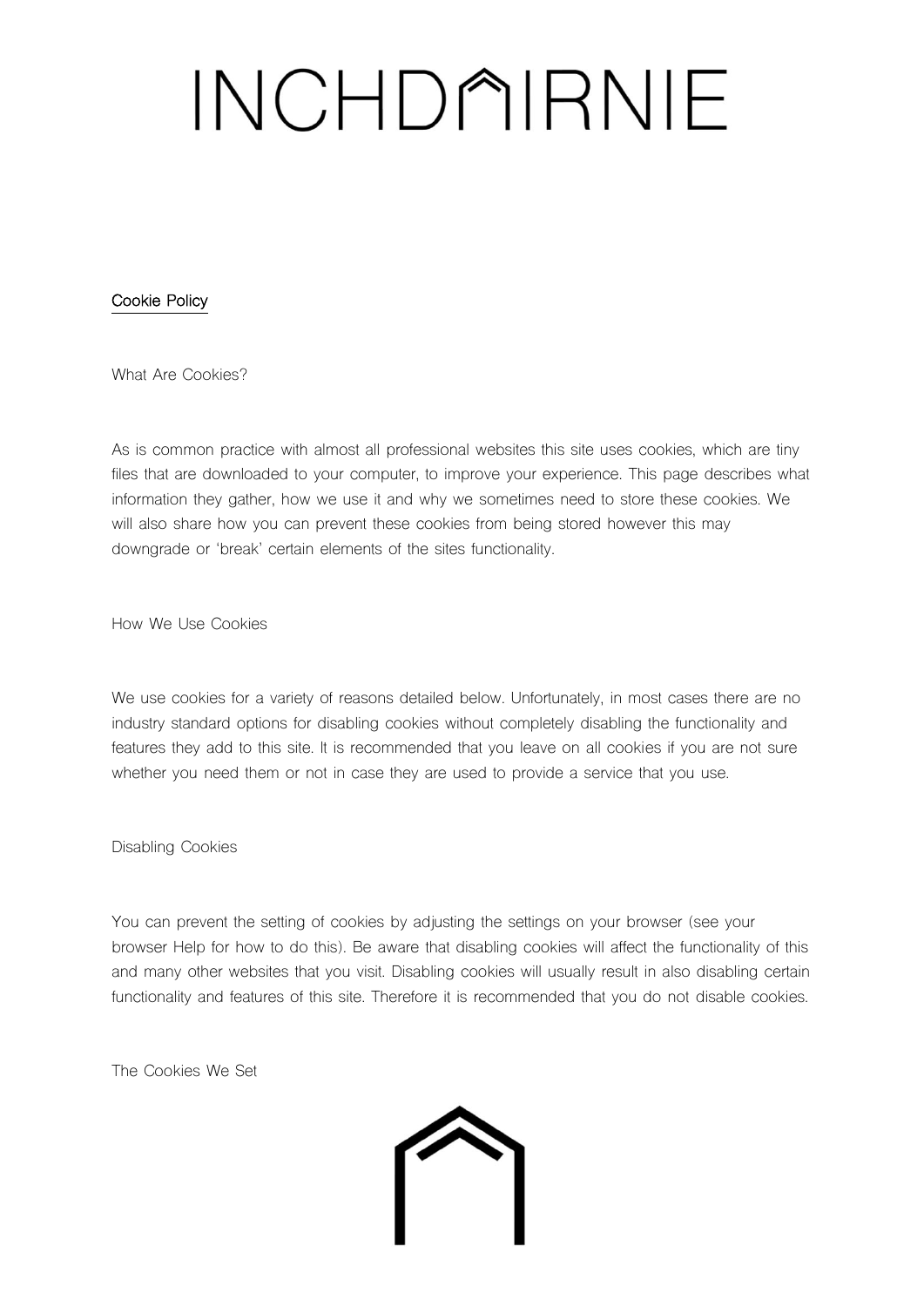Email newsletters related cookies

If this site offers newsletter or email subscription services and cookies may be used to remember if you are already registered and whether to show certain notifications which might only be valid to subscribed/unsubscribed users.

### Forms related cookies

When you submit data to through a form such as those found on contact pages or comment forms cookies may be set to remember your user details for future correspondence.

### Site preferences cookies

In order to provide you with a great experience on this site we provide the functionality to set your preferences for how this site runs when you use it. In order to remember your preferences, we need to set cookies so that this information can be called whenever you interact with a page is affected by your preferences.

### Third Party Cookies

In some special cases we also use cookies provided by trusted third parties. The following section details which third party cookies you might encounter through this site.

This site uses Google Analytics which is one of the most widespread and trusted analytics solution on the web for helping us to understand how you use the site and ways that we can improve your experience. These cookies may track things such as how long you spend on the site and the pages that you visit so we can continue to produce engaging content.

For more information on Google Analytics cookies, see the official Google Analytics page.

From time to time we test new features and make subtle changes to the way that the site is delivered. When we are still testing new features these cookies may be used to ensure that you receive a consistent experience whilst on the site whilst ensuring we understand which optimisations our users appreciate the most.